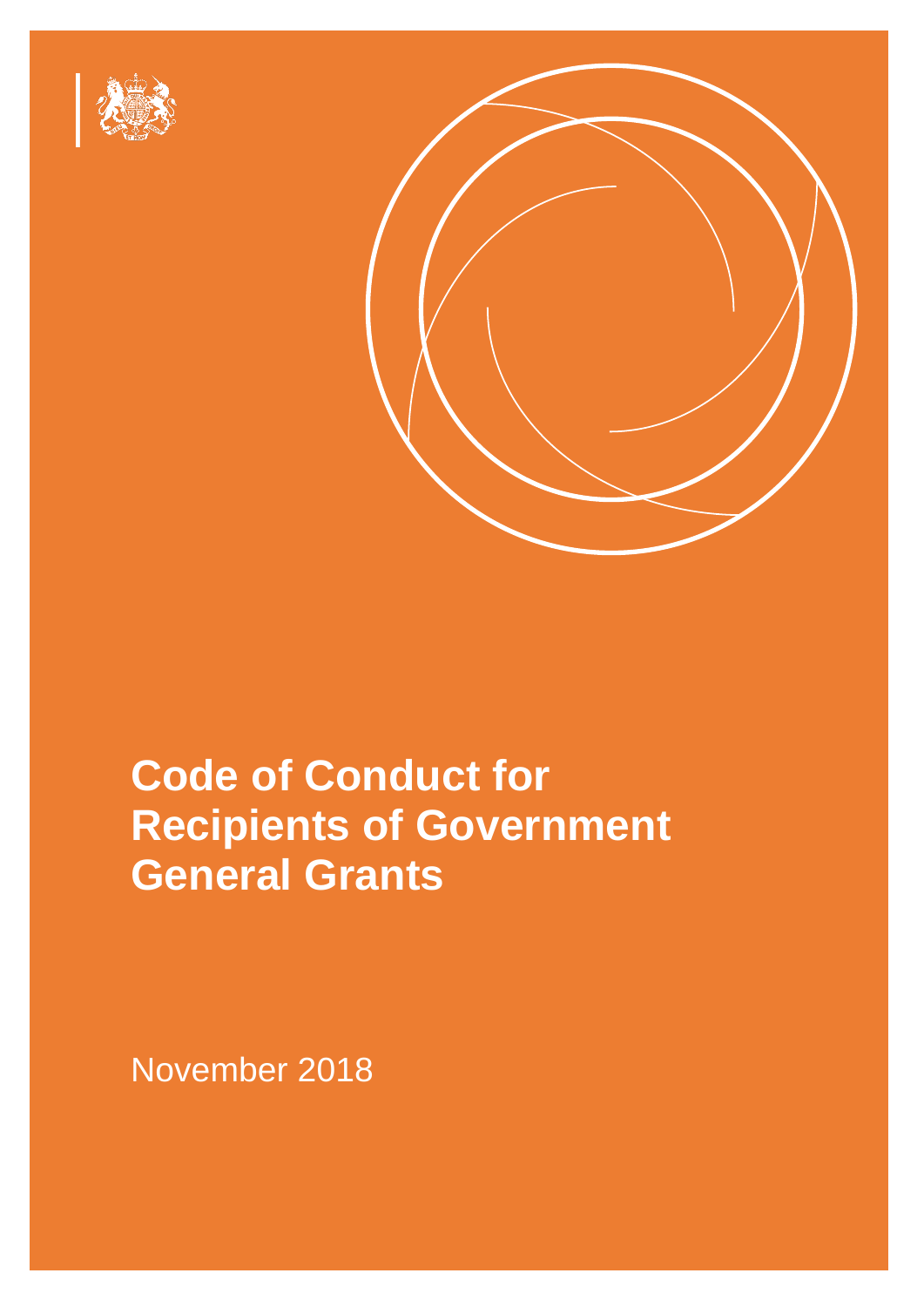# **Version Control**

| Version | Date             | Reason                                                                                                 |
|---------|------------------|--------------------------------------------------------------------------------------------------------|
| 1.0     | 29 November 2018 | First publication of document on gov.uk.                                                               |
|         | 15 January 2019  | Updated to include coversheet, version control table,<br>and to ensure correct hyperlinks within text. |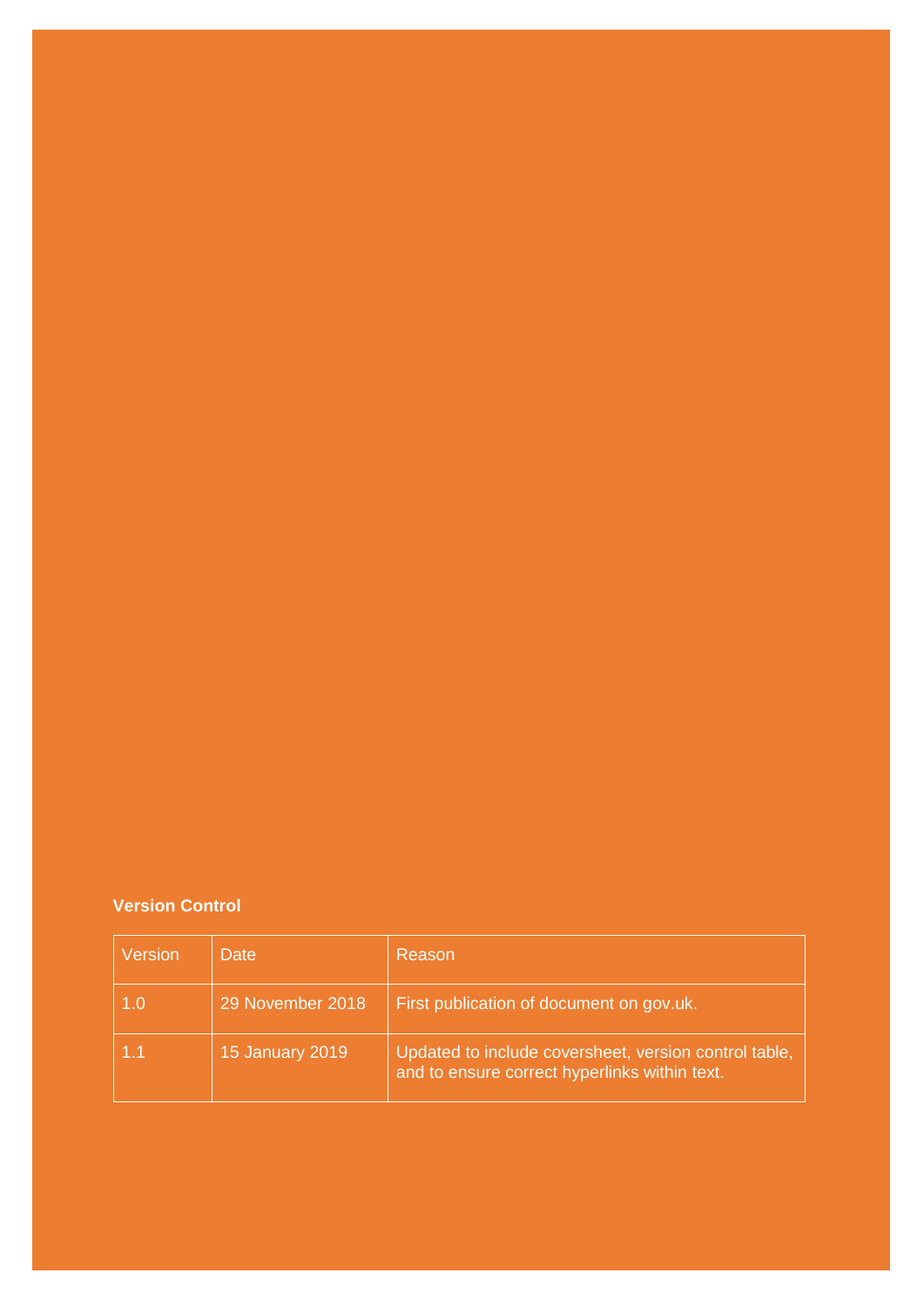#### **HM Government Code of Conduct for Grant Recipients** *Foreword*

Grant making is an essential component in the tools available to government to deliver its policy objectives. Grants are awarded to deliver across a diverse range of policy areas such as helping to tackle disadvantage, to support the Arts, and to advance research and technologies, helping the UK to compete at the global level. This diversity, combined with the importance of the areas funded through grants to the UK, is why it is essential to ensure that grants are administered efficiently and effectively, providing value for the taxpayer.

In this regard, grants are no different from commercial contracts. In September 2017, the Government Commercial Function published the *'Supplier Code of Conduct'* on gov.uk, which sets out publically, the expectations that the Government places on commercial suppliers. The publication of a Code of Conduct for Grant Recipients is an important, natural progression for government, to bring the expectations placed on Grant Recipients, in terms of ethical and professional behaviour, into line with those placed on suppliers.

There are of course fundamental differences between grants and commercial contracts, and this code has been written to recognise and respect those differences. It is also true that there are many common elements between grants and contracts, not least the expectations placed on the individuals and organisations that are awarded funding.

Following publication of this Code of Conduct, government general grant agreements will make reference to it in their terms and conditions. I expect that Grant Recipients will meet the expectations in this code, and ensure their employees and partners do the same.



Lyn McDonald **Director, Cabinet Office Fraud, Error, Debt and Grants Function**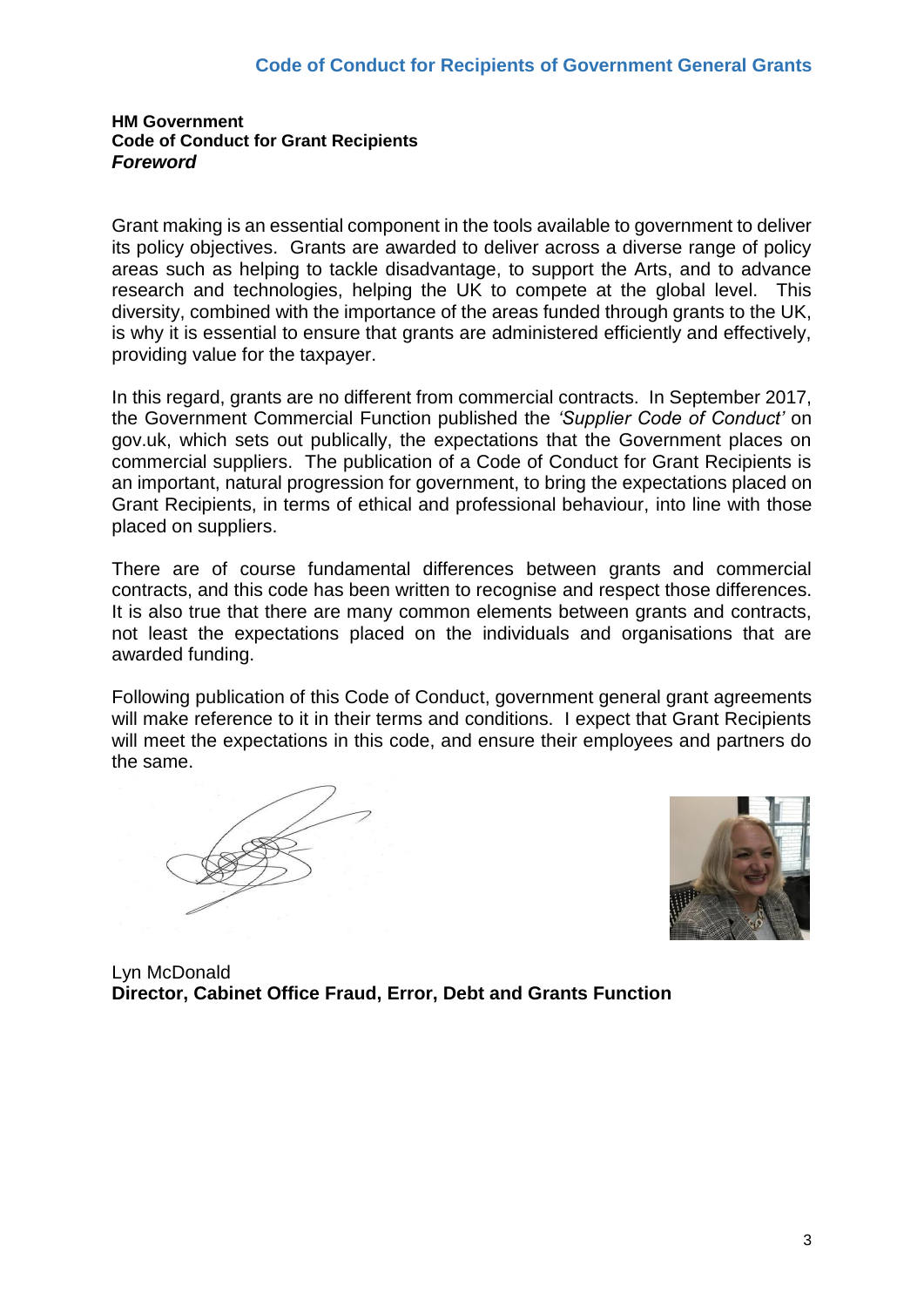# **Introduction**

**.** 

- 1. It is the Government's aim to deliver for the Exchequer on a range of commitments covering grant funding, which include: ensuring funded activities represent good value; funding activities that clearly and demonstrably support policies that fulfil the Government's manifesto commitments; and development work that is delivered on budget and in accordance with specifications laid out in the grant funding agreement. In delivering these commitments we must ensure adherence to the highest standards of ethical and professional behaviour.
- 2. We evidence this for the civil service through the Civil Service Code and the Seven Principles of Public Life, which define the values that we espouse and the behaviours required of all civil servants. <sup>1</sup> Our relationships with Grant Recipients are critical to successful performance. This Grant Recipient Code of Conduct ('this code') sets out the behaviours that we expect of Grant Recipients who are engaged in activities that are administered via general grants funded by the Government.
- 3. In selecting Grant Recipients, government will carry out checks to ensure it is entering into grant agreements with reputable entities. These checks are conducted in line with the Functional Standard for Government General Grants, ensuring fair access to opportunities for all Grant Recipients and equal treatment during selection processes.<sup>2</sup>
- 4. As Grant Recipients carry out the activities that are being funded by grant awards, we expect that their performance should be in accordance with the spirit of the grant agreement, as well as its letter. And we expect our Grant Recipients, in carrying out activities that are funded by government, wherever they operate, to act in a manner that is compatible with public service values, where possible to promote innovation and expertise, and where applicable to contribute to the public good within in the UK and abroad.
- 5. We also have high expectations of government employees in this regard. We recognise that in many cases effective grant management requires a good working relationship between Grant Recipients and government grant managers. We expect our officials to treat Grant Recipients with fairness and respect. In return we expect Grant Recipients to treat our officials in the same way, and seek to build trusting and effective collaborative relationships that are focused on delivering for the public good.
- 6. This code is intended for use by all departments and their Arm's Length Bodies (ALBs) in their relationships with Grant Recipients. As a statement of good practice it should be adopted both by current and prospective recipients

 $1$  Details on the Civil Service Code and 7 Principles can be found on gov.uk, here: <https://www.gov.uk/government/publications/civil-service-code/the-civil-service-code> and here: [https://www.gov.uk/government/publications/the-7-principles-of-public-life.](https://www.gov.uk/government/publications/the-7-principles-of-public-life)

<sup>&</sup>lt;sup>2</sup> Supporting guidance for the Government Functional Standard for General Grants: [https://www.gov.uk/government/publications/grants-standards.](https://www.gov.uk/government/publications/grants-standards)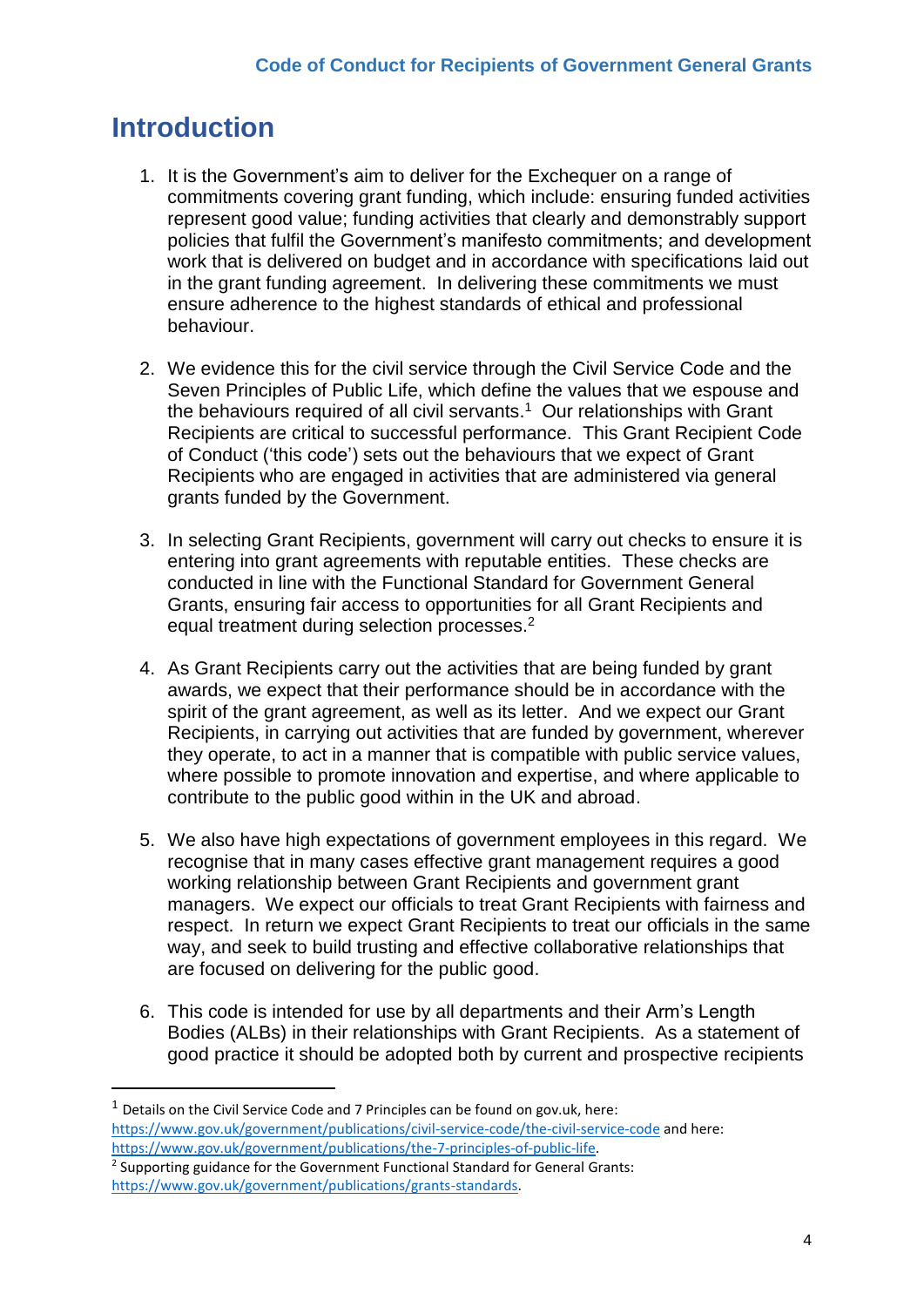of government grants. We expect our Grant Recipients to communicate this code of conduct to employees, their parent company, subsidiaries and (if applicable) any subcontractors or intermediaries.

- 7. This Code is intended to be a living document that will evolve in line with best practice. These arrangements will be kept under review to ensure that they continue to help facilitate good governance in departments and their ALBs.
- 8. Any queries regarding this code that are specific to a grant scheme or award should be referred to the individual grant manager in the relevant government department. General queries related to this code should be referred to the Cabinet Office's Grants Management Function:

[grants-management-function@cabinetoffice.gov.uk](mailto:grants-management-function@cabinetoffice.gov.uk)

# **Employees and Service Users**

#### **Respectful treatment**

9. Our officials and those who are impacted by the activities being funded have the right to respectful treatment. We will not tolerate discrimination, harassment or victimisation in the workplace or in connection with any government service, and we expect our Grant Recipients to provide the same commitment to our officials, and to include their own employees within this commitment, in accordance with The Equality Act 2010.<sup>3</sup>

### **Professional behaviour**

**.** 

10.We expect Grant Recipients to be prepared to invest in their relationships with government and establish trust with our staff and with other entities and organisations involved in the activities being funded. We also expect Grant Recipients to be able to speak out when government officials, civil servants or other Grant Recipients are not upholding the values embedded in the Civil Service Code or this code. We also expect Grant Recipients to speak out, without fear of consequences, when a grant funded project or activity is unlikely to succeed because of our behaviours or a lack of good governance. We expect the same behaviour when a grant is no longer fit for purpose, for example, in the grant agreement stipulations or measures.

<sup>3</sup> Details about the Equality Act 2010 can be found here: [https://www.gov.uk/guidance/equality-act-2010](https://www.gov.uk/guidance/equality-act-2010-guidance) [guidance.](https://www.gov.uk/guidance/equality-act-2010-guidance)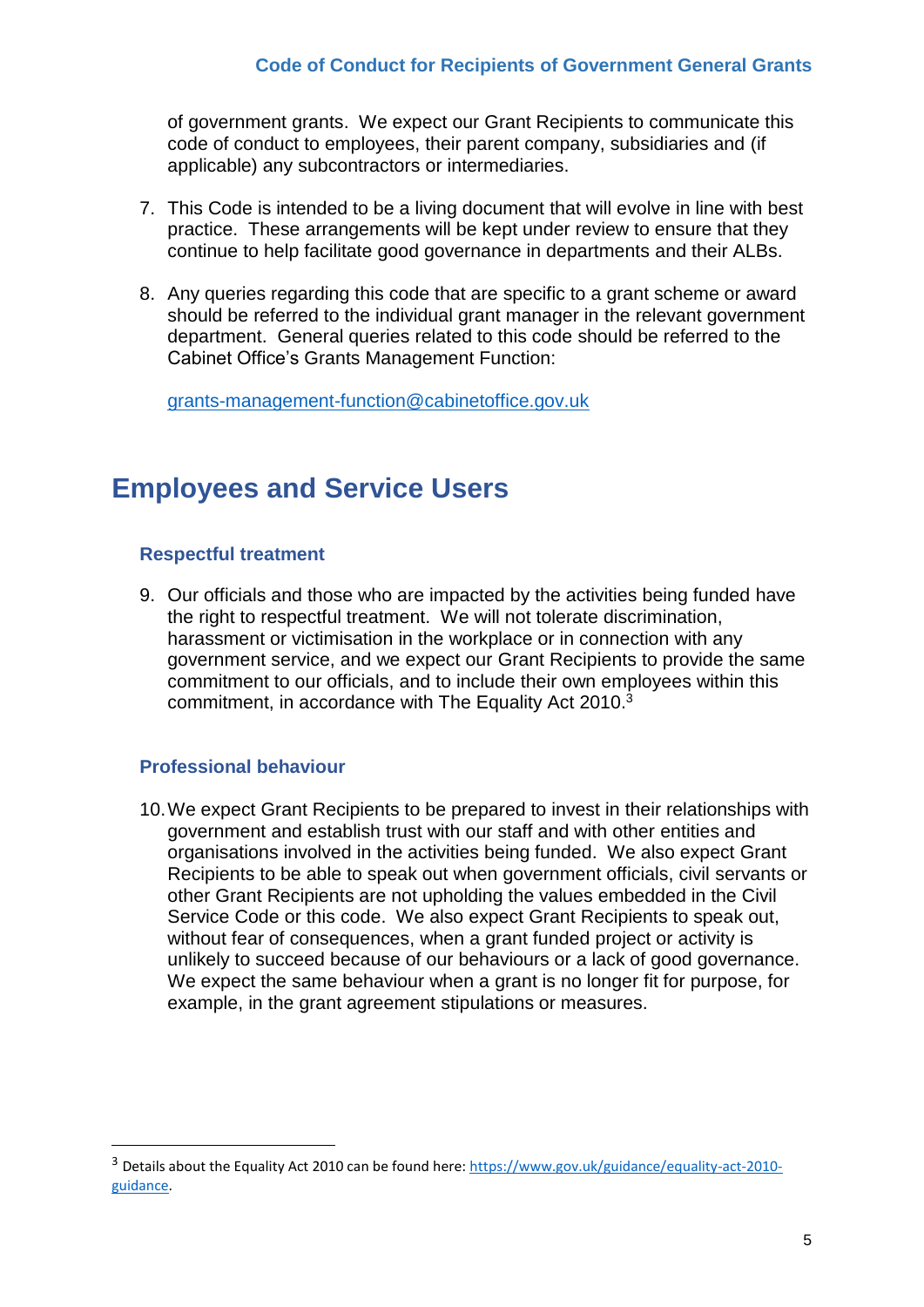### **Interacting with Vulnerable Groups**

- 11.Some grants fund activities for end users or for beneficiaries with particular needs such as those with physical or mental disabilities, medical conditions, children and young people, the elderly, or those with other factors that place them in a vulnerable position. Grant Recipients must ensure that at all times, these end users are treated with respect and that their dignity, safety, security and wellbeing, is treated as a priority concern.
- 12.It is crucial that Grant Recipients ensure that everyone who takes part in grant funded activities, such as staff or participants (including volunteers), understand the boundaries of appropriate behaviour. Also that they have facilities in place to enable them to speak out, without fear of consequences, for example, if they feel that vulnerable groups are in any way being treated improperly. Grant Recipients are encouraged to develop their own internal guidance, training and procedures, to assist their employees whenever they interact or otherwise engage with vulnerable groups. This should cover being able to identify and act for vulnerable groups, to understand what constitutes improper conduct or abuse, and also how to act on that.
- 13.Grant Recipients should be aware that they are required to have Disclosure and Barring Service checks carried out on those who have direct contact with vulnerable groups, where clearance is not already in place, in particular those who plan to operate in a position of trust, in a regulated position. The Safeguarding Vulnerable Groups Act 2006 provides further guidance as well as stipulating that the Disclosure and Barring Service will make decisions on individuals who should be barred from working with vulnerable groups.<sup>4</sup>

#### **Human rights and employment law**

14.Grant Recipients must comply with all applicable human rights and employment laws in the jurisdictions in which they work and have robust means of ensuring that the subcontractors in their supply chain also comply. This includes complying with the provisions of the Modern Slavery Act 2015. 5

# **Business practices**

#### **Management of risk**

**.** 

15.Through robust grant management, we try to ensure that risk is placed with the party best able to manage it. This includes requiring that Grant Recipients do not transfer risk inappropriately to intermediaries, other entities or

<sup>&</sup>lt;sup>4</sup> The Safeguarding Vulnerable Groups Act 2006 can be found here: [https://www.legislation.gov.uk/ukpga/2006/47/contents.](https://www.legislation.gov.uk/ukpga/2006/47/contents) 

 $5$  An overview of the Modern Slavery Act can be found here: [https://www.gov.uk/government/collections/modern-slavery-bill.](https://www.gov.uk/government/collections/modern-slavery-bill)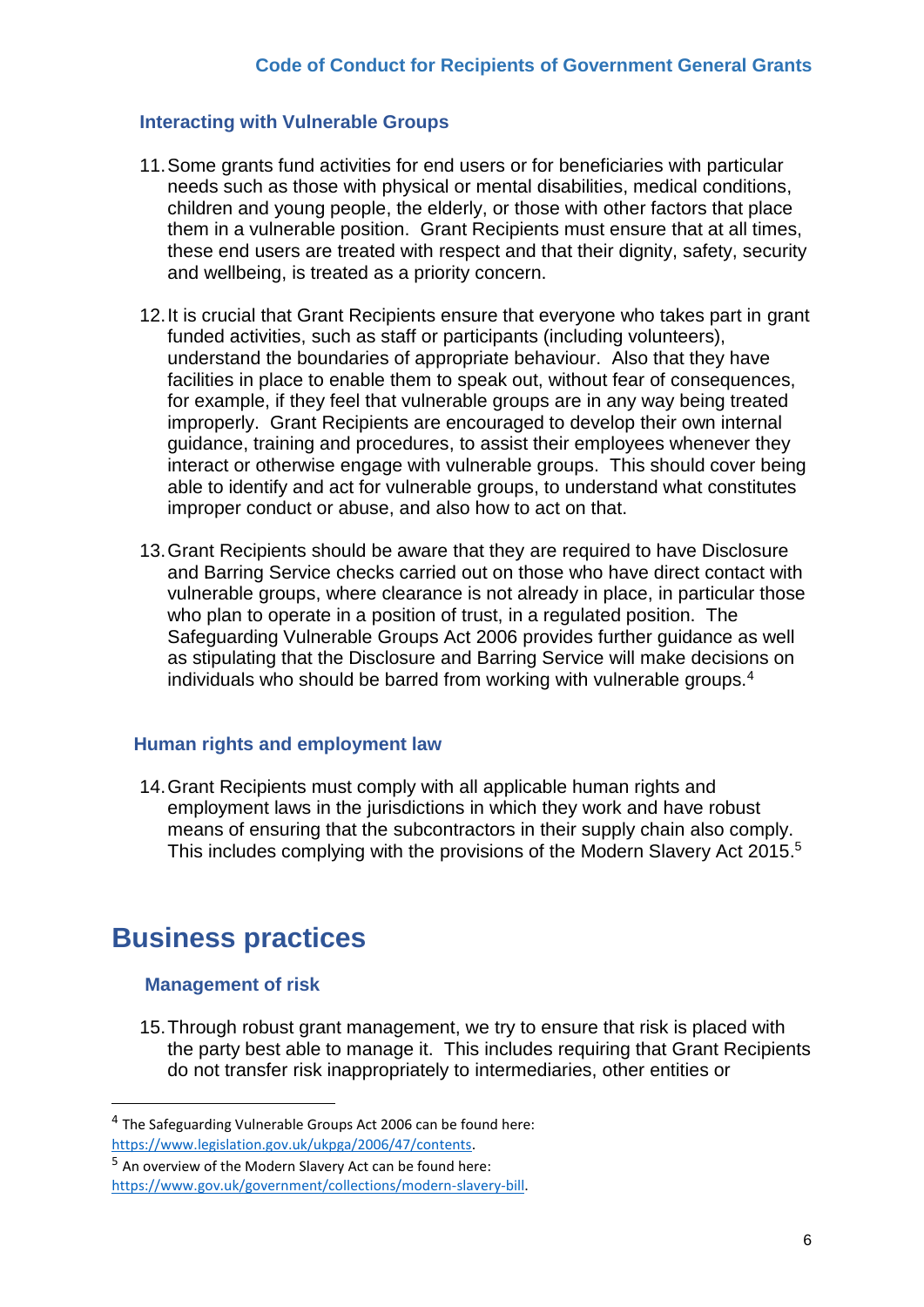subcontractors, and not to assert that they can manage risk that is in fact better managed by government. All parties to a grant should be prepared to share intelligence on delivery risks, so that any material risks can be mitigated.

### **Continuous improvement**

16.We expect our Grant Recipients to use recognised sector specific best practice in the delivery of activities being carried out that are funded by government. We also expect Grant Recipients to continuously improve these activities and bring innovation, ideas and expertise to help government address its strategic and policy challenges and to support growth and where applicable to contribute to the public good within the UK and abroad.

#### **End-to-end Delivery**

17.We expect Grant Recipients to be aware of how they contribute to overall delivery, and to work with government and other Grant Recipients to ensure that their activities are utilised effectively, providing high-quality delivery. We expect Grant Recipients to behave in accordance with required standards, as set out in the grant agreement, and to be forthcoming with information required where a grant agreement is coming to an end and is in a transitional phase leading to a grant exit.

### **Value**

- 18.Government departments should always make sure they obtain value, when spending the money it receives from the Exchequer, and should be able to demonstrate that value to Parliament and the public. This means that grant agreements should be structured to ensure that the funding is used for the intended purpose, in line with defined eligible expenditure, and to ensure sustainable value, throughout the life of the grant.
- 19.Whilst we accept our Grant Recipients are incentivised with the promise of grant funding to carry out activities in a way that aligns with government policy, we expect Grant Recipients not to exploit an incumbent or monopolistic position, an urgent situation or an asymmetry of capability or information to impose opportunistic pricing. We expect Grant Recipients to work in good faith to resolve disputes promptly and fairly, throughout the life of a grant award, through clearly communicated dispute resolution mechanisms and good relationship management.

### **Reputation**

20.We want to work with Grant Recipients who are proud of their reputation for fair dealing and quality delivery. We also want working with government to be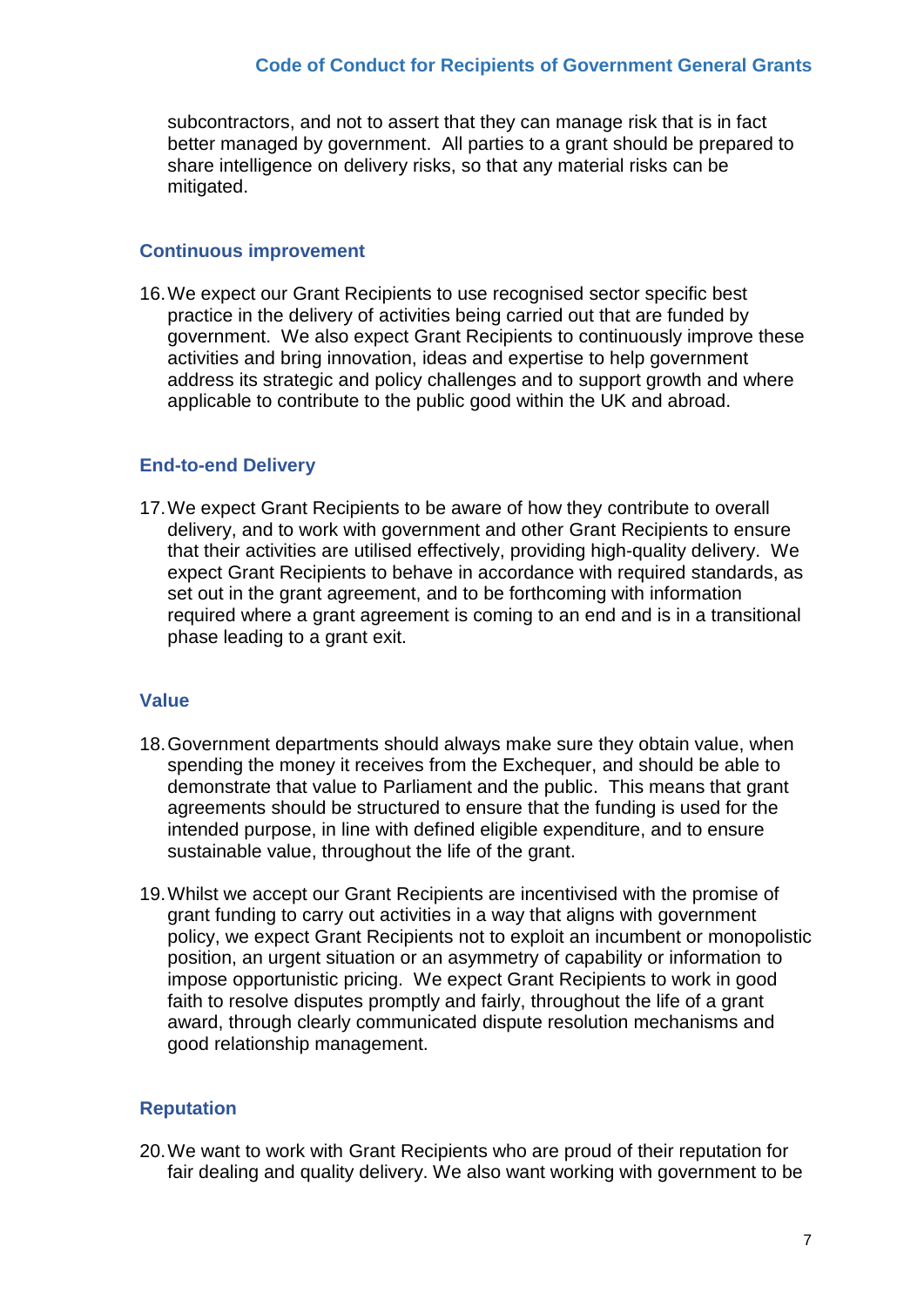seen as reputation enhancing for the Grant Recipient. Equally, we expect Grant Recipients, in delivering the funded activity, to ensure that neither they, nor any of their partners, intermediaries or even subcontractors, engage in any act or omission, which is reasonably likely to diminish the trust that the public places in government.

# **Cyber Security**

21.It is essential that Grant Recipients safeguard the integrity and security of their systems and comply with the relevant government standards and guidance. Grant Recipients must inform the National Cyber Security Centre if they become aware of any cyber security incident that affects or has the potential to affect government data.<sup>6</sup>

### **Environmentally Sustainable Grant Funding**

- 22.We expect our Grant Recipients to be aware of and to support government in complying with its legal and operational obligations under social value legislation, in delivery of the wider policy that sits behind the grant agreement, and in the delivery of the targets as defined within the Greening Government Commitments 2016 to 2020. <sup>7</sup> We expect our Grant Recipients to assist government in the understanding and (if possible) reducing the potential impact grant funded activities may have on our environment.
- 23.We expect Grant Recipients to be open and transparent in assisting government in reporting publicly on any environmental impacts.

### **Confidentiality**

- 24.Grant Recipients are expected to comply with the provisions in their grant agreements and any legal requirements to protect sensitive information. Grant Recipients may also be party to confidential information that is necessary for them to be effective partners.
- 25.This information, even if it is not covered by provisions within the grant agreement, should be handled with the same care as information of similar sensitivity in the Grant Recipient's own organisation.

## **Conflicts of Interest**

**.** 

26.Grant Recipients shall mitigate appropriately against any real or perceived conflict of interest through their work with government. A Grant Recipient with

<sup>6</sup> National Cyber Security Centre website: [https://www.ncsc.gov.uk/.](https://www.ncsc.gov.uk/)

<sup>7</sup> Details of the Greening Government Commitments, 2016-2020, can be found here: [https://www.gov.uk/government/publications/greening-government-commitments-2016-to-2020.](https://www.gov.uk/government/publications/greening-government-commitments-2016-to-2020)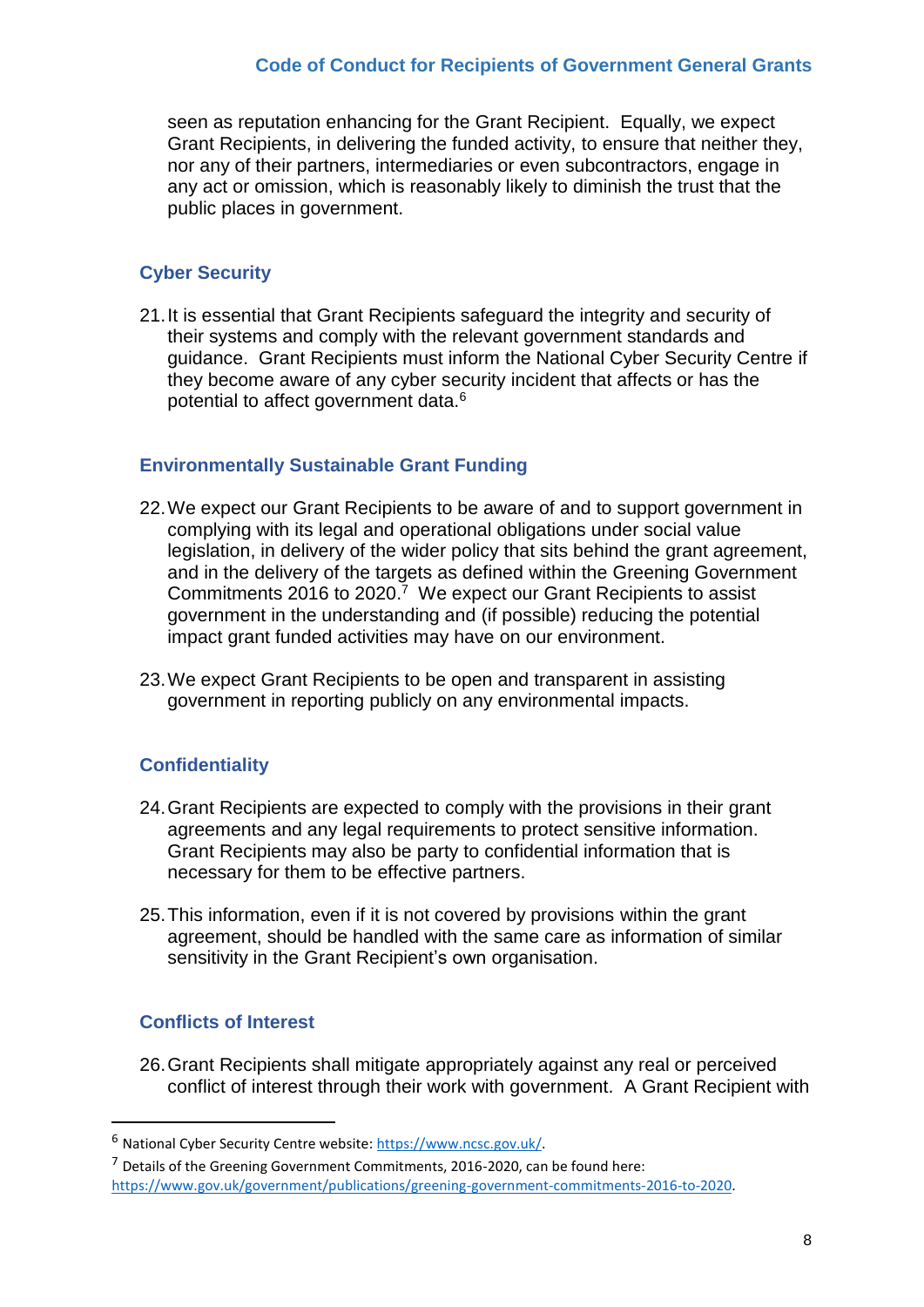a position of influence gained through the award of a grant should not use that position to unfairly disadvantage any other Grant Recipient or reduce the potential for future competition, for example, by creating a technical solution that locks in the grant to the Grant Recipient's own proprietary methodologies or activities.

# **Standards of Behaviour**

### **Ethical behaviour**

27.Civil servants are required to uphold the Seven Principles of Public Life in their dealings with third parties and we expect fully reciprocal behaviour from Grant Recipients. We expect the highest standards of ethics from Grant Recipients, their agents, their chosen intermediaries and possible subcontractors in carrying out the activities funded by government. We expect Grant Recipients to be explicit about the standards they demand of their executives, managers, employees, partners, volunteers and subcontractors and to have in place governance and audit processes to monitor and enforce these standards.

## **Counter Fraud and Corruption**

- 28.We expect that at all times, Grant Recipients adhere to anti-corruption laws, including but not limited to the Bribery Act 2010, the Fraud Act 2006 and antimoney laundering regulations. We expect Grant Recipients to have robust processes to ensure that their agents, intermediaries, and possible subcontractors also comply with these laws. We will not tolerate any form of corrupt practices, including extortion and fraud, and we expect Grant Recipients to be vigilant and proactively look for corrupt practices, fraud, and the risk of such forms of criminality, in the conduct of their activities.
- 29.Grant Recipients should immediately notify government where corrupt or fraudulent practice is suspected or uncovered and disclose any interests that might impact their decision-making or the advice that they give to government.

### **Transparency**

**.** 

30.We expect Grant Recipients to be open and honest in their dealings with government, and where required to support government to meet transparency commitments within the UK Open Government National Action Plan, 2016- 18.<sup>8</sup> In addition, where required within the grant agreement, we expect full and prompt disclosure of costs, in line with published guidance and the terms of the grant agreement.

<sup>8</sup> Details of the UK Open Government National Action Plan, 2016-18 can be found here: [https://www.gov.uk/government/publications/uk-open-government-national-action-plan-2016-18/uk-open](https://www.gov.uk/government/publications/uk-open-government-national-action-plan-2016-18/uk-open-government-national-action-plan-2016-18)[government-national-action-plan-2016-18.](https://www.gov.uk/government/publications/uk-open-government-national-action-plan-2016-18/uk-open-government-national-action-plan-2016-18)